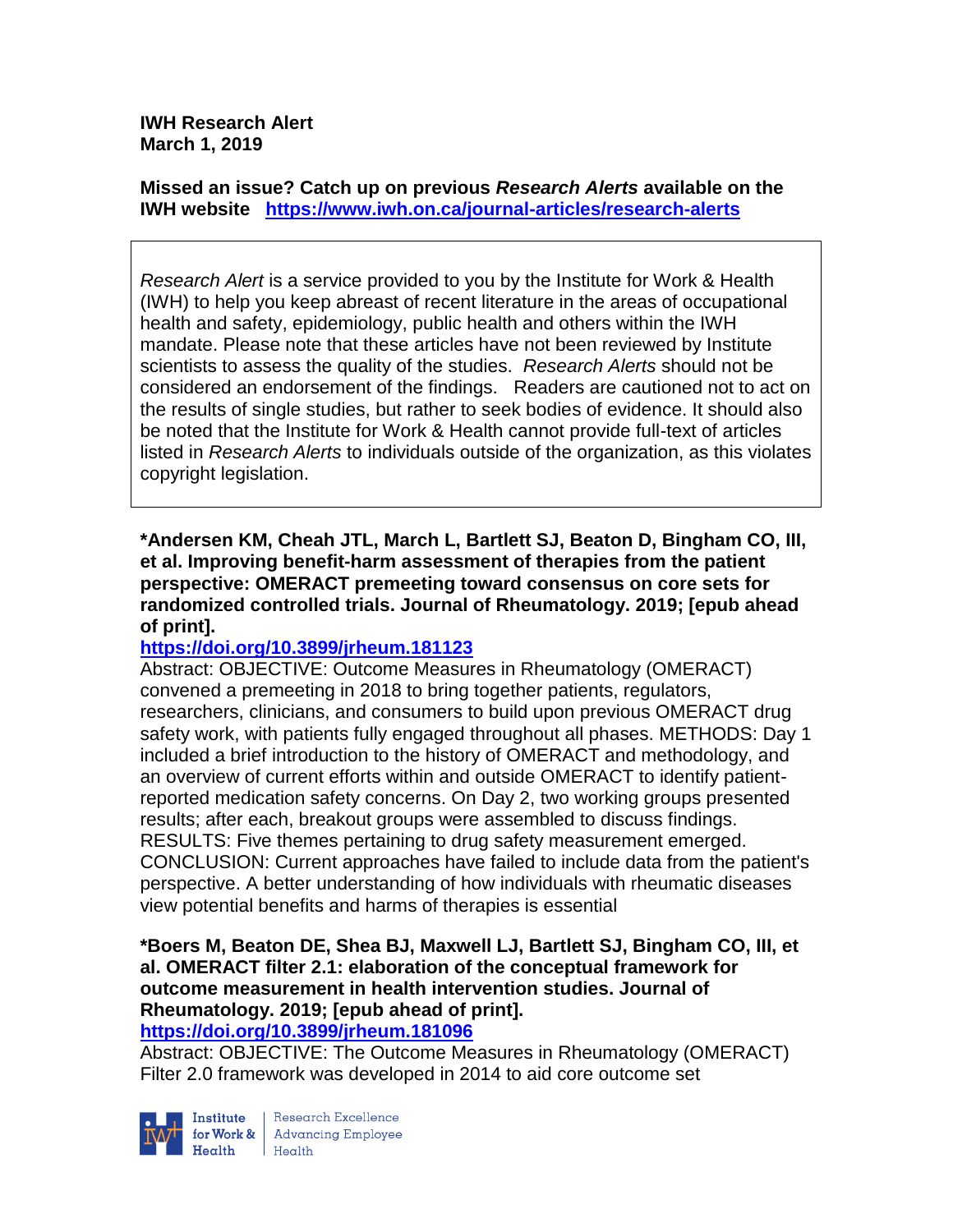development by describing the full universe of "measurable aspects of health conditions" from which core domains can be selected. This paper provides elaborations and updated concepts (OMERACT Filter 2.1). METHODS: At OMERACT 2018, we discussed challenges in the framework application caused by unclear or ambiguous wording and terms and incompletely developed concepts. RESULTS: The updated OMERACT Filter 2.1 framework makes benefits and harms explicit, clarifies concepts, and improves naming of various terms. CONCLUSION: We expect that the Filter 2.1 framework will improve the process of core set development

# **\*Humphrey-Murto S, Crew R, Shea B, Bartlett SJ, March L, Tugwell P, Maxwell LJ. Beaton D, et al. Consensus building in OMERACT: recommendations for use of the Delphi for core outcome set development. Journal of Rheumatology. 2019; [epub ahead of print].**

## **<https://doi.org/10.3899/jrheum.181094>**

Abstract: OBJECTIVE: Developing international consensus on outcome measures for clinical trials is challenging. The following paper will review consensus building in Outcome Measures in Rheumatology (OMERACT), with a focus on the Delphi. METHODS: Based on the literature and feedback from delegates at OMERACT 2018, a set of recommendations is provided in the form of the OMERACT Delphi Consensus Checklist. RESULTS: The OMERACT delegates generally supported the use of the checklist as a guide. The checklist provides guidance for clearly outlining the multiple aspects of the Delphi process. CONCLUSION: OMERACT is deeply committed to consensus building and these recommendations should be considered a work in progress

## **Aryal A, Parish M, and Rohlman DS. Generalizability of Total Worker Health online training for young workers. International Journal of Environmental Research and Public Health. 2019; 16(4):E577.**

### **<https://doi.org/10.3390/ijerph16040577> [open access]**

Abstract: Young workers (under 25-years-old) are at risk of workplace injuries due to inexperience, high-risk health behaviors, and a lack of knowledge about workplace hazards. Training based on Total Worker Health((R)) (TWH) principles can improve their knowledge of and ability to identify hazards associated with work organization and environment. In this study, we assessed changes to knowledge and behavior following an online safety and health training between two groups by collecting information on the demographic characteristics, knowledge, and self-reported behaviors of workplace health and safety at three different points in time. The participants' age ranged from 15 to 24 years. Age adjusted results exhibited a significant increase in knowledge immediately after completing the training, although knowledge decreased in both groups in the follow-up. Amazon Marketplace Mechanical Turk (MTurk) participants demonstrated a greater increase in knowledge, with a significantly higher score compared to the baseline, indicating retention of knowledge three months after completing the training. The majority of participants in both groups reported that



Research Excellence  $H_{\text{eath}}$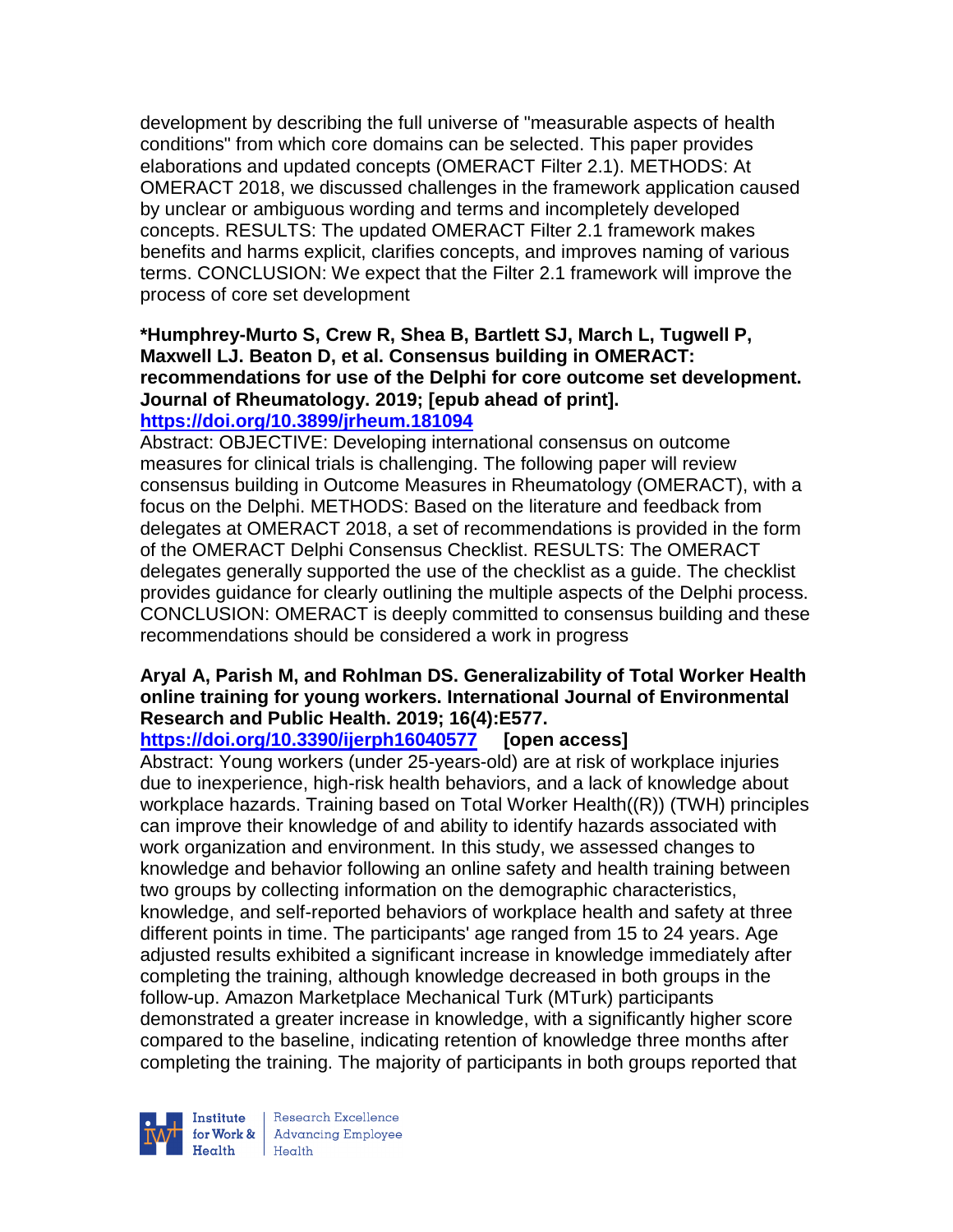they liked the Promoting U through Safety and Health (PUSH) training for improving health and safety and that the training should be provided before starting a job. Participants also said that the training was interactive, informative and humorous. The participants reported that the PUSH training prepared them to identify and control hazards in their workplace and to communicate well with the supervisors and coworkers about their rights. Training programs based on TWH improves the safety, health and well-being of young workers

### **Boehnke KF, Gangopadhyay S, Clauw DJ, and Haffajee RL. Qualifying conditions of medical cannabis license holders in the United States. Health Affairs. 2019; 38(2):295-302.**

## **<https://doi.org/10.1377/hlthaff.2018.05266>**

Abstract: The evidence for cannabis's treatment efficacy across different conditions varies widely, and comprehensive data on the conditions for which people use cannabis are lacking. We analyzed state registry data to provide nationwide estimates characterizing the qualifying conditions for which patients are licensed to use cannabis medically. We also compared the prevalence of medical cannabis qualifying conditions to recent evidence from the National Academies of Sciences, Engineering, and Medicine report on cannabis's efficacy in treating each condition. Twenty states and the District of Columbia had available registry data on patient numbers, and fifteen states had data on patientreported qualifying conditions. Chronic pain is currently and historically the most common qualifying condition reported by medical cannabis patients (64.9 percent in 2016). Of all patient-reported qualifying conditions, 85.5 percent had either substantial or conclusive evidence of therapeutic efficacy. As medical cannabis use continues to increase, creating a nationwide patient registry would facilitate better understanding of trends in use and of its potential effectiveness

**Charalampous M, Grant CA, Tramontano C, and Michailidis E. Systematically reviewing remote e-workers' well-being at work: a multidimensional approach. European Journal of Work and Organizational Psychology. 2019; 28(1):51-73.** 

**<https://doi.org/10.1080/1359432X.2018.1541886>** 

### **Cheng WJ, Pien LC, and Cheng Y. Differential effects of employment grade on the association between long working hours and problem drinking. American Journal of Industrial Medicine. 2019; [epub ahead of print]. <https://doi.org/10.1002/ajim.22962>**

Abstract: OBJECTIVE: To examine the association between working hours and problem drinking in employees from different employment grades. METHODS: We used data from a national survey of randomly sampled Taiwanese workers. A total score of 2 or more on the Cut down, Annoyed, Guilty, and Eye-Opener (CAGE) questionnaire was used to identify problem drinkers. Weekly working hours were categorized into five groups: <40, 40, 41-48, 49-59, and  $\ge$ /=60. Employees were classified into three employment grades: managers and professionals, skilled workers, and low-skilled workers. The associations



**Institute** Research Excellence<br> **for Work &** Advancing Employee<br> **Health** Health Health Health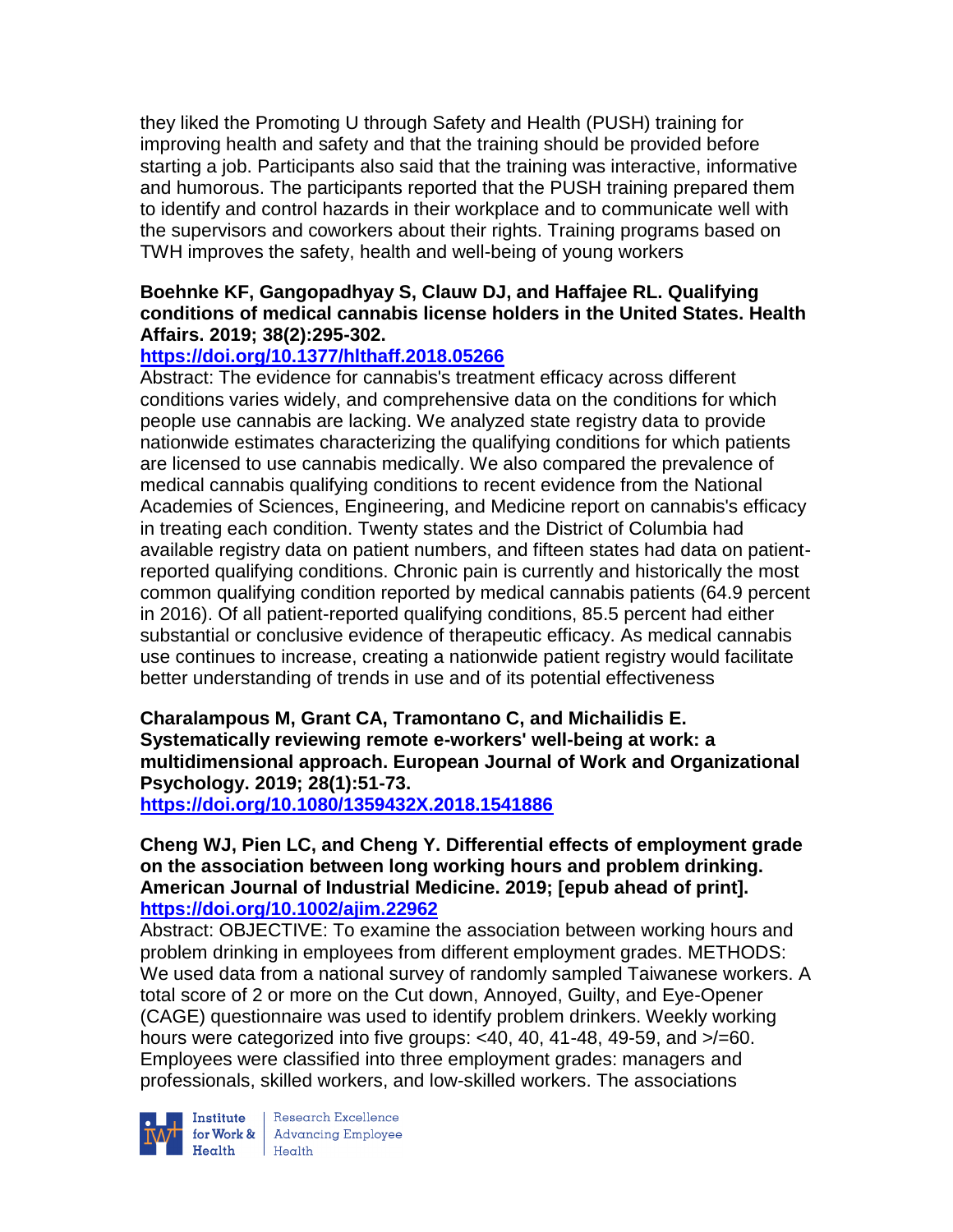between working hours and problem drinking in employees from different employment grades were examined by logistic regression models. RESULTS: In skilled workers, problem drinking was associated with <40 and 41-48 working hours, but not with >48 working hours. In low-skilled workers, problem drinking was most strongly associated with 49-59 working hours. CONCLUSION: The association between working hours and problem drinking was not linear and differed with employment grades

#### **Descatha A, Sembajwe G, Baer M, Boccuni F, Di Tecco C, Duret C, et al. WHO/ILO work-related burden of disease and injury: protocol for systematic reviews of exposure to long working hours and of the effect of exposure to long working hours on stroke. Environment International. 2018; 119:366-378.**

## **<https://doi.org/10.1016/j.envint.2018.06.016>**

Abstract: BACKGROUND: The World Health Organization (WHO) and the International Labour Organization (ILO) are developing a joint methodology for estimating the national and global work-related burden of disease and injury (WHO/ILO joint methodology), with contributions from a large network of experts. In this paper, we present the protocol for two systematic reviews of parameters for estimating the number of deaths and disability-adjusted life years from stroke attributable to exposure to long working hours, to inform the development of the WHO/ILO joint methodology. OBJECTIVES: We aim to systematically review studies on occupational exposure to long working hours (called Systematic Review 1 in the protocol) and systematically review and meta-analyse estimates of the effect of long working hours on stroke (called Systematic Review 2), applying the Navigation Guide systematic review methodology as an organizing framework, conducting both systematic reviews in tandem and in a harmonized way. DATA SOURCES: Separately for Systematic Reviews 1 and 2, we will search electronic academic databases for potentially relevant records from published and unpublished studies, including Medline, EMBASE, Web of Science, CISDOC and PsychINFO. We will also search electronic grey literature databases, Internet search engines and organizational websites; hand-search reference list of previous systematic reviews and included study records; and consult additional experts. STUDY ELIGIBILITY AND CRITERIA: We will include working-age (>/=15years) workers in the formal and informal economy in any WHO and/or ILO Member State, but exclude children (<15years) and unpaid domestic workers. For Systematic Review 1, we will include quantitative prevalence studies of relevant levels of occupational exposure to long working hours (i.e. 35-40, 41-48, 49-54 and  $\ge$ /=55h/week) stratified by country, sex, age and industrial sector or occupation, in the years 2005-2018. For Systematic Review 2, we will include randomized controlled trials, cohort studies, casecontrol studies and other non-randomized intervention studies with an estimate of the relative effect of a relevant level of long working hours on the incidence of or mortality due to stroke, compared with the theoretical minimum risk exposure level (i.e. 35-40h/week). STUDY APPRAISAL AND SYNTHESIS METHODS: At



Research Excellence for Work & | Advancing Employee Health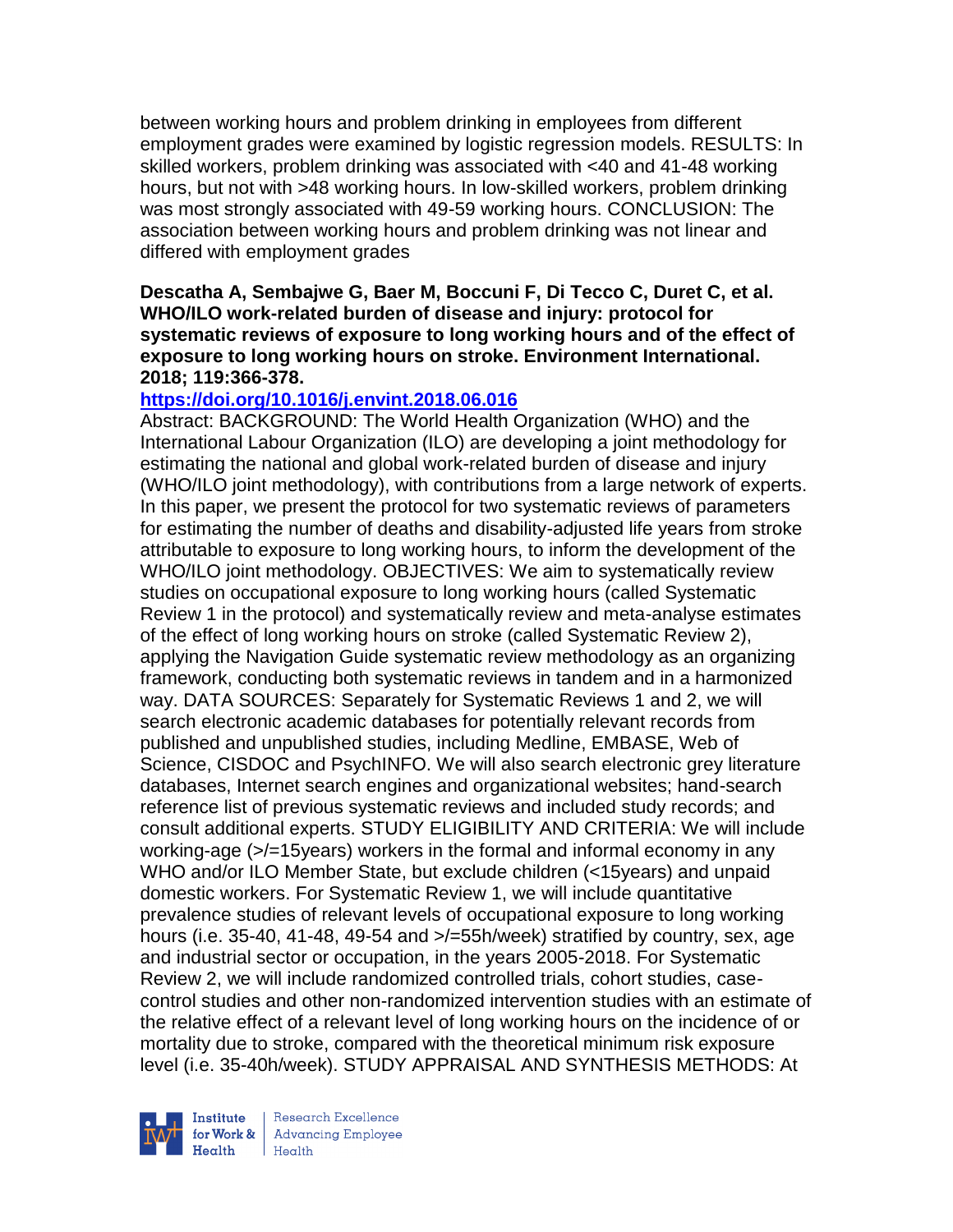least two review authors will independently screen titles and abstracts against the eligibility criteria at a first stage and full texts of potentially eligible records at a second stage, followed by extraction of data from qualifying studies. At least two review authors will assess risk of bias and the quality of evidence, using the most suited tools currently available. For Systematic Review 2, if feasible, we will combine relative risks using meta-analysis. We will report results using the guidelines for accurate and transparent health estimates reporting (GATHER) for Systematic Review 1 and the preferred reporting items for systematic reviews and meta-analyses guidelines (PRISMA) for Systematic Review 2. PROSPERO registration number: CRD42017060124

## **Other Articles in the Special Issue**

**Hulshof CTJ, Colosio C, Daams JG, Ivanov ID, Prakash KC, Kuijer PPFM, et al. WHO/ILO work-related burden of disease and injury: protocol for systematic reviews of exposure to occupational ergonomic risk factors and of the effect of exposure to occupational ergonomic risk factors on osteoarthritis of hip or knee and selected other musculoskeletal diseases. Environment International. 2019; 125:554-566.** 

**<https://doi.org/10.1016/j.envint.2018.09.053> [open access]** Abstract: BACKGROUND: The World Health Organization (WHO) and the International Labour Organization (ILO) are developing a joint methodology for estimating the national and global work-related burden of disease and injury (WHO/ILO joint methodology), with contributions from a large network of experts. In this paper, we present the protocol for two systematic reviews of parameters for estimating the number of disabilityadjusted life years from osteoarthritis of hip or knee, and selected other musculoskeletal diseases respectively, attributable to exposure to occupational ergonomic risk factors to inform the development of the WHO/ILO joint methodology. OBJECTIVES: We aim to systematically review studies on exposure to occupational ergonomic risk factors (Systematic Review 1) and systematically review and meta-analyze estimates of the effect of exposure to occupational ergonomic risk factors on osteoarthritis of the hip or knee, and selected other musculoskeletal diseases respectively (Systematic Review 2), applying the Navigation Guide systematic review methodology as an organizing framework, conducting both systematic reviews in tandem and in a harmonized way. DATA SOURCES: Separately for Systematic Reviews 1 and 2, we will search electronic academic databases for potentially relevant records from published and unpublished studies, including Medline, EMBASE, Web of Science and CISDOC. We will also search electronic grey literature databases, Internet search engines and organizational websites; handsearch reference lists of previous systematic reviews and included study records; and consult additional experts. STUDY ELIGIBILITY AND



Research Excellence for Work & Advancing Employee  $H_{\text{eath}}$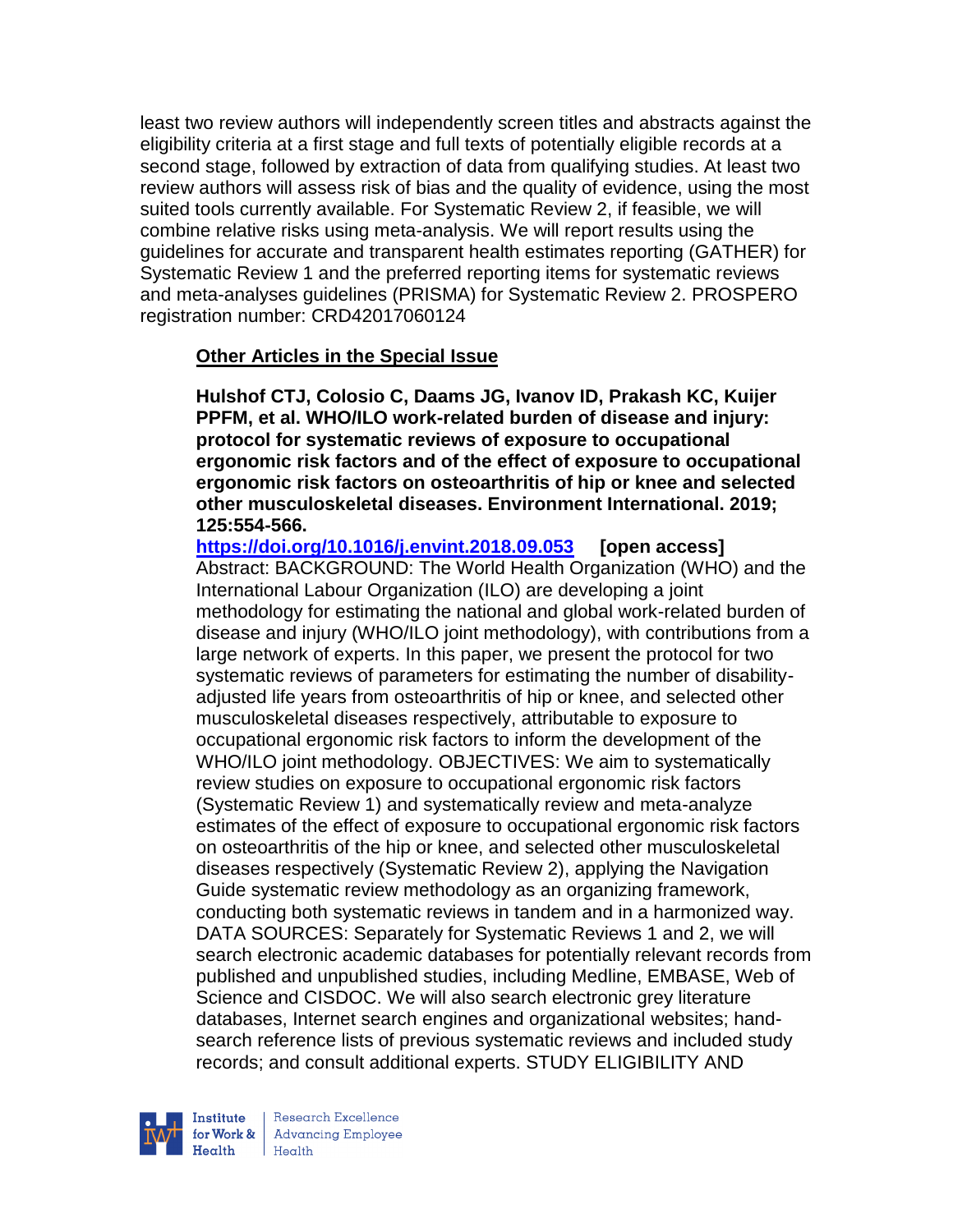CRITERIA: We will include working-age (>/=15years) workers in the formal and informal economy in any WHO and/or ILO Member State, but exclude children (<15years) and unpaid domestic workers. The included occupational ergonomic risk factors will be any exposure to one or more of: force exertion; demanding posture; repetitiveness; hand-arm vibration; lifting; kneeling and/or squatting; and climbing. Included outcomes will be (i) osteoarthritis and (ii) other musculoskeletal diseases (i.e., one or more of: rotator cuff syndrome; bicipital tendinitis; calcific tendinitis; shoulder impingement; bursitis shoulder; epicondylitis medialis; epicondylitis lateralis; bursitis elbow; bursitis hip; chondromalacia patellae; meniscus disorders; and/or bursitis knee). For Systematic Review 1, we will include quantitative prevalence studies of any exposure to occupational ergonomic risk factors stratified by country, gender, age and industrial sector or occupation. For Systematic Review 2, we will include randomized controlled trials, cohort studies, case-control-studies and other non-randomized intervention studies with an estimate of the relative effect of any exposure with occupational ergonomic risk factors on the prevalence or incidence of osteoarthritis and/or selected musculoskeletal diseases, compared with the theoretical minimum risk exposure level (i.e., no exposure). STUDY APPRAISAL AND SYNTHESIS METHODS: At least two review authors will independently screen titles and abstracts against the eligibility criteria at a first stage and full texts of potentially eligible records at a second stage, followed by extraction of data from qualifying studies. At least two review authors will assess risk of bias and the quality of evidence, using the most suited tools currently available. For Systematic Review 2, if feasible, we will combine relative risks using metaanalysis. We will report results using the guidelines for accurate and transparent health estimates reporting (GATHER) for Systematic Review 1 and the preferred reporting items for systematic reviews and metaanalyses guidelines (PRISMA) for Systematic Review 2. PROSPERO registration number: CRD42018102631

## **Li J, Brisson C, Clays E, Ferrario MM, Ivanov ID, Landsbergis P, et al. WHO/ILO work-related burden of disease and injury: protocol for systematic reviews of exposure to long working hours and of the effect of exposure to long working hours on ischaemic heart disease. Environment International. 2018; 119:558-569.**

#### **<https://doi.org/10.1016/j.envint.2018.06.022>**

Abstract: BACKGROUND: The World Health Organization (WHO) and the International Labour Organization (ILO) are developing a joint methodology for estimating the national and global work-related burden of disease and injury (WHO/ILO joint methodology), with contributions from a large network of experts. In this paper, we present the protocol for two systematic reviews of parameters for estimating the number of deaths and disability-adjusted life years of ischaemic heart disease from exposure to



Research Excellence for Work & Advancing Employee Health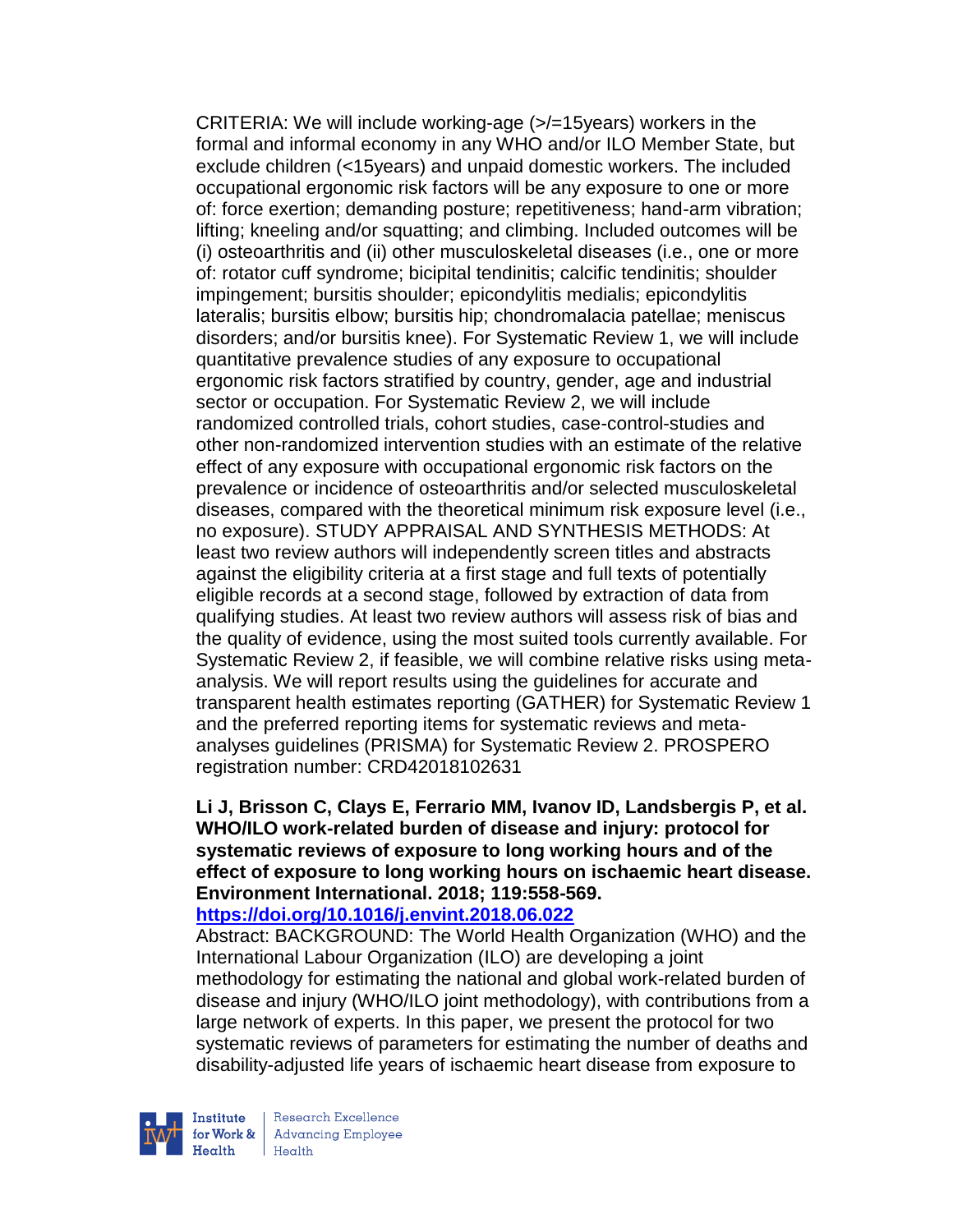long working hours, to inform the development of the WHO/ILO joint methodology. OBJECTIVES: We aim to systematically review studies on occupational exposure to long working hours (Systematic Review 1) and systematically review and meta-analyse estimates of the effect of long working hours on ischaemic heart disease (Systematic Review 2), applying the Navigation Guide systematic review methodology as an organizing framework. The selection of both, the exposure and the health outcome is justified by substantial scientific evidence on adverse effects of long working hours on ischaemic heart disease risk. DATA SOURCES: Separately for Systematic Reviews 1 and 2, we will search electronic academic databases for potentially relevant records from published and unpublished studies, Medline, EMBASE, Web of Science, CISDOC and PsychINFO. We will also search electronic grey literature databases, Internet search engines and organizational websites; hand-search reference list of previous systematic reviews and included study records; and consult additional experts. STUDY ELIGIBILITY AND CRITERIA: We will include working-age (>/=15years) workers in the formal and informal economy in any WHO and/or ILO Member State, but exclude children (<15years) and unpaid domestic workers. For Systematic Review 1, we will include quantitative prevalence studies of relevant levels of exposure to long working hours (i.e. 35-40, 41-48, 49-54 and >/=55h/week) stratified by country, sex, age and industrial sector or occupation. For Systematic Review 2, we will include randomized controlled trials, cohort studies, case-control studies and other non-randomized intervention studies with an estimate of the relative effect of relevant level(s) of long working hours on the prevalence of, incidence of or mortality from ischaemic heart disease, compared with the theoretical minimum risk exposure level (i.e. 35-40h/week). STUDY APPRAISAL AND SYNTHESIS METHODS: At least two review authors will independently screen titles and abstracts against the eligibility criteria at a first stage and full texts of potentially eligible records at a second stage, followed by extraction of data from qualifying studies. At least two review authors will assess risk of bias and the quality of evidence, using the most suited tools currently available. For Systematic Review 2, if feasible, we will combine relative risks using metaanalysis. We will report results using the guidelines for accurate and transparent health estimates reporting (GATHER) for Systematic Review 1 and the preferred reporting items for systematic reviews and metaanalyses guidelines (PRISMA) for Systematic Review 2. PROSPERO registration number: CRD42017084243

**Mandrioli D, Schlunssen V, Adam B, Cohen RA, Colosio C, Chen W, et al. WHO/ILO work-related burden of disease and injury: protocol for systematic reviews of occupational exposure to dusts and/or fibres and of the effect of occupational exposure to dusts and/or fibres on pneumoconiosis. Environment International. 2018; 119:174-**



Research Excellence **Advancing Employee**  $H_{\text{each}}$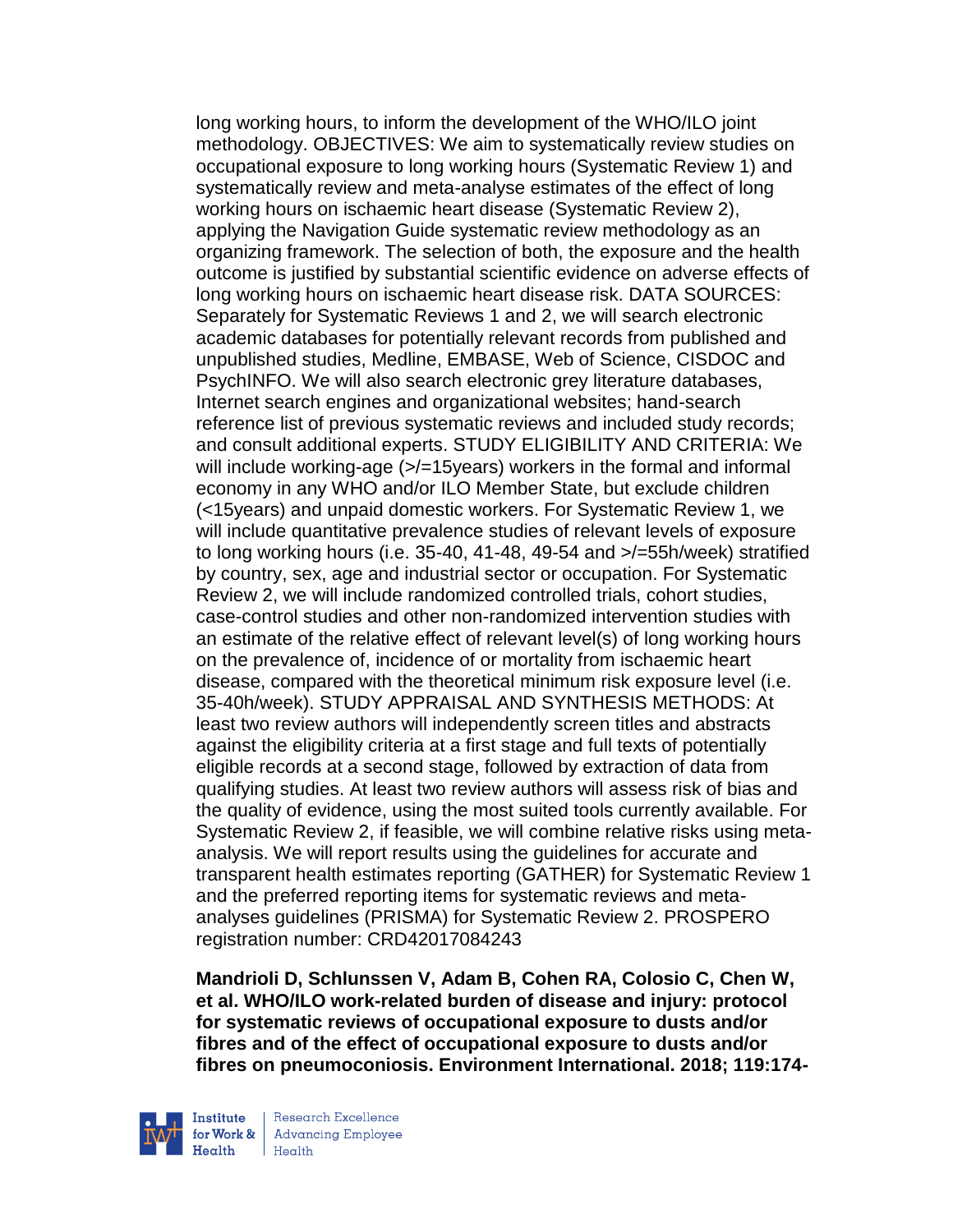**185.** 

# **<https://doi.org/10.1016/j.envint.2018.06.005>**

Abstract: BACKGROUND: The World Health Organization (WHO) and the International Labour Organization (ILO) are developing a joint methodology for estimating the national and global work-related burden of disease and injury (WHO/ILO joint methodology), with contributions from a large network of experts. In this paper, we present the protocol for two systematic reviews of parameters for estimating the number of deaths and disability-adjusted life years attributable to pneumoconiosis from occupational exposure to dusts and/or fibres, to inform the development of the WHO/ILO joint methodology. OBJECTIVES: We aim to systematically review studies on occupational exposure to dusts and/or fibres (Systematic Review 1) and systematically review and meta-analyse estimates of the effect of occupational exposure to dusts and/or fibres on pneumoconiosis (Systematic Review 2), applying the Navigation Guide systematic review methodology as an organizing framework. DATA SOURCES: Separately for Systematic Reviews 1 and 2, we will search electronic academic databases for potentially relevant records from published and unpublished studies, including Medline, EMBASE, Web of Science and CISDOC. We will also search electronic grey literature databases, Internet search engines and organizational websites; handsearch reference list of previous systematic reviews and included study records; and consult additional experts. STUDY ELIGIBILITY AND CRITERIA: We will include working-age (>/=15years) study participants in the formal and informal economy in any WHO and/or ILO Member State but exclude children (<15years) and unpaid domestic workers. Eligible risk factors will be dusts and/or fibres from: (i) asbestos; (ii) silica; and/or (iii) coal (defined as pure coal dust and/or dust from coal mining). Included outcomes will be (i) asbestosis; (ii) silicosis; (iii) coal worker pneumoconiosis; and (iv) unspecified pneumoconiosis. For Systematic Review 1, we will include quantitative prevalence studies of occupational exposure to dusts and/or fibres (i.e. no versus any exposure) stratified by country, sex, age and industrial sector or occupation. For Systematic Review 2, we will include randomized controlled trials, cohort studies, case-control studies and other non-randomized intervention studies with an estimate of any occupational exposure to dusts and/or fibres on the prevalence of, incidence of or mortality due to pneumoconiosis, compared with the theoretical minimum risk exposure level of no exposure. STUDY APPRAISAL AND SYNTHESIS METHODS: At least two review authors will independently screen titles and abstracts against the eligibility criteria at a first stage and full texts of potentially eligible records at a second stage, followed by extraction of data from qualifying studies. At least two review authors will assess risk of bias and the quality of evidence, using the most suited tools currently available. For Systematic Review 2, if feasible, we will combine relative risks using meta-analysis. We will report



Research Excellence for Work & Advancing Employee  $H_{\text{each}}$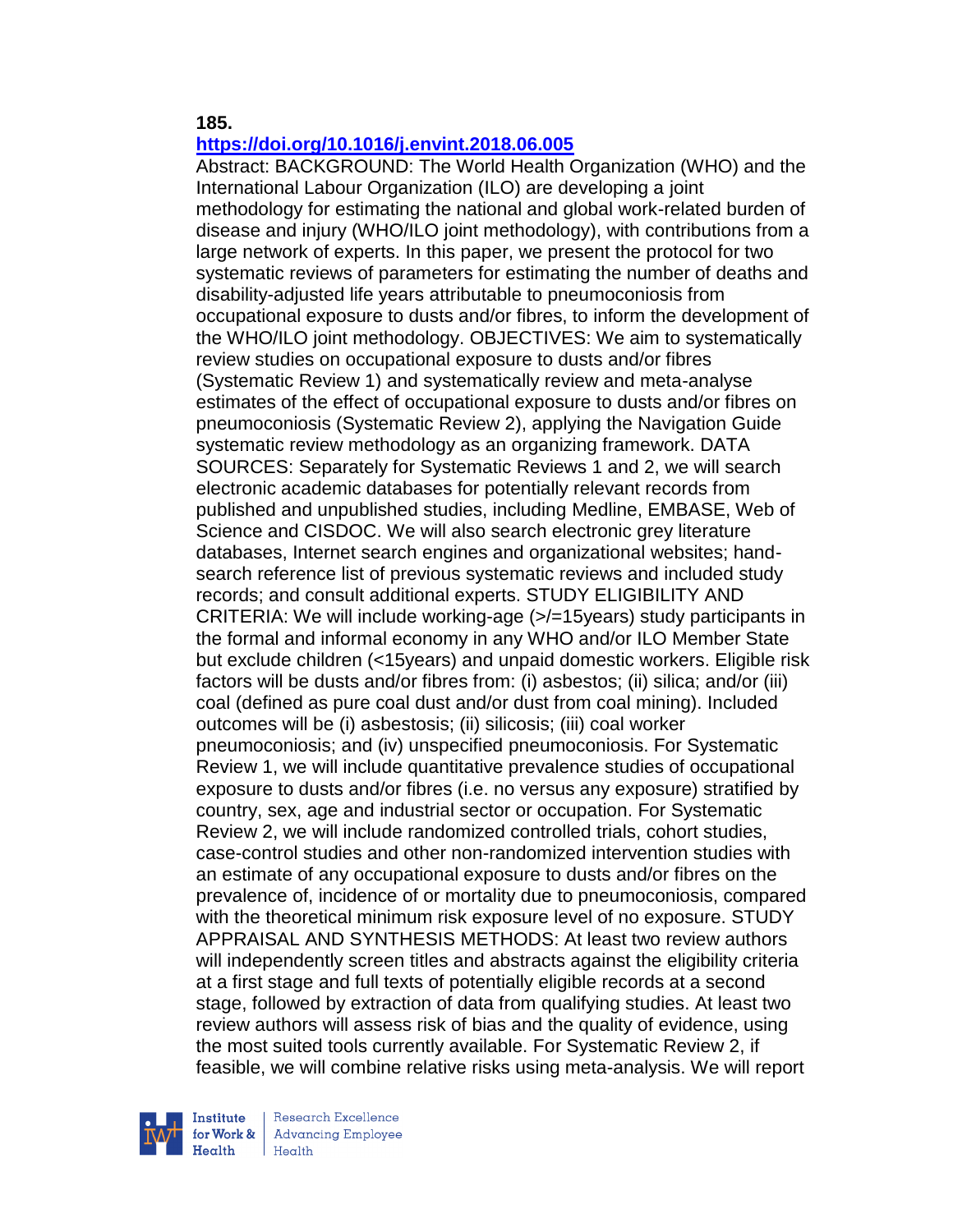results using the guidelines for accurate and transparent health estimates reporting (GATHER) for Systematic Review 1 and the preferred reporting items for systematic reviews and meta-analyses guidelines (PRISMA) for Systematic Review 2. PROSPERO REGISTRATION NUMBER: CRD42018084131

**Paulo MS, Adam B, Akagwu C, Akparibo I, Al-Rifai RH, Bazrafshan S, et al. WHO/ILO work-related burden of disease and injury: protocol for systematic reviews of occupational exposure to solar ultraviolet radiation and of the effect of occupational exposure to solar ultraviolet radiation on melanoma and non-melanoma skin cancer. Environment International. 2019; [epub ahead of print]. <https://doi.org/10.1016/j.envint.2018.09.039> [open access]** Abstract: BACKGROUND: The World Health Organization (WHO) and the International Labour Organization (ILO) are developing a joint methodology for estimating the national and global work-related burden of disease and injury (WHO/ILO joint methodology), with contributions from a large network of experts. In this paper, we present the protocol for two systematic reviews of parameters for estimating the number of deaths and disability-adjusted life years from melanoma and non-melanoma skin cancer (or keratinocyte carcinoma) from occupational exposure to solar ultraviolet radiation, to inform the development of the WHO/ILO joint methodology. OBJECTIVES: We aim to systematically review studies on occupational exposure to solar ultraviolet radiation (Systematic Review 1) and systematically review and meta-analyse estimates of the effect of occupational exposure to solar ultraviolet radiation on melanoma and nonmelanoma skin cancer (Systematic Review 2), applying the Navigation Guide systematic review methodology as an organizing framework and conducting both systematic reviews in tandem and in a harmonized way. DATA SOURCES: Separately for Systematic Reviews 1 and 2, we will search electronic academic databases for potentially relevant records from published and unpublished studies, including Ovid Medline, PubMed, EMBASE, and Web of Science. We will also search electronic grey literature databases, Internet search engines and organizational websites; hand-search reference list of previous systematic reviews and included study records and consult additional experts. STUDY ELIGIBILITY AND CRITERIA: We will include working-age (>/=15years) workers in the formal and informal economy in any WHO and/or ILO Member State, but exclude children (<15years) and unpaid domestic workers. For Systematic Review 1, we will include quantitative studies on the prevalence of relevant levels of occupational exposure to solar ultraviolet radiation (i.e. <0.33SED/d and >/=0.33SED/d) and of the total working time spent outdoors, stratified by country, sex, age and industrial sector or occupation, in the years 1960 to 2018. For Systematic Review 2, we will include randomized controlled trials, cohort studies, case-control studies



Research Excellence for Work & | Advancing Employee  $H_{\text{each}}$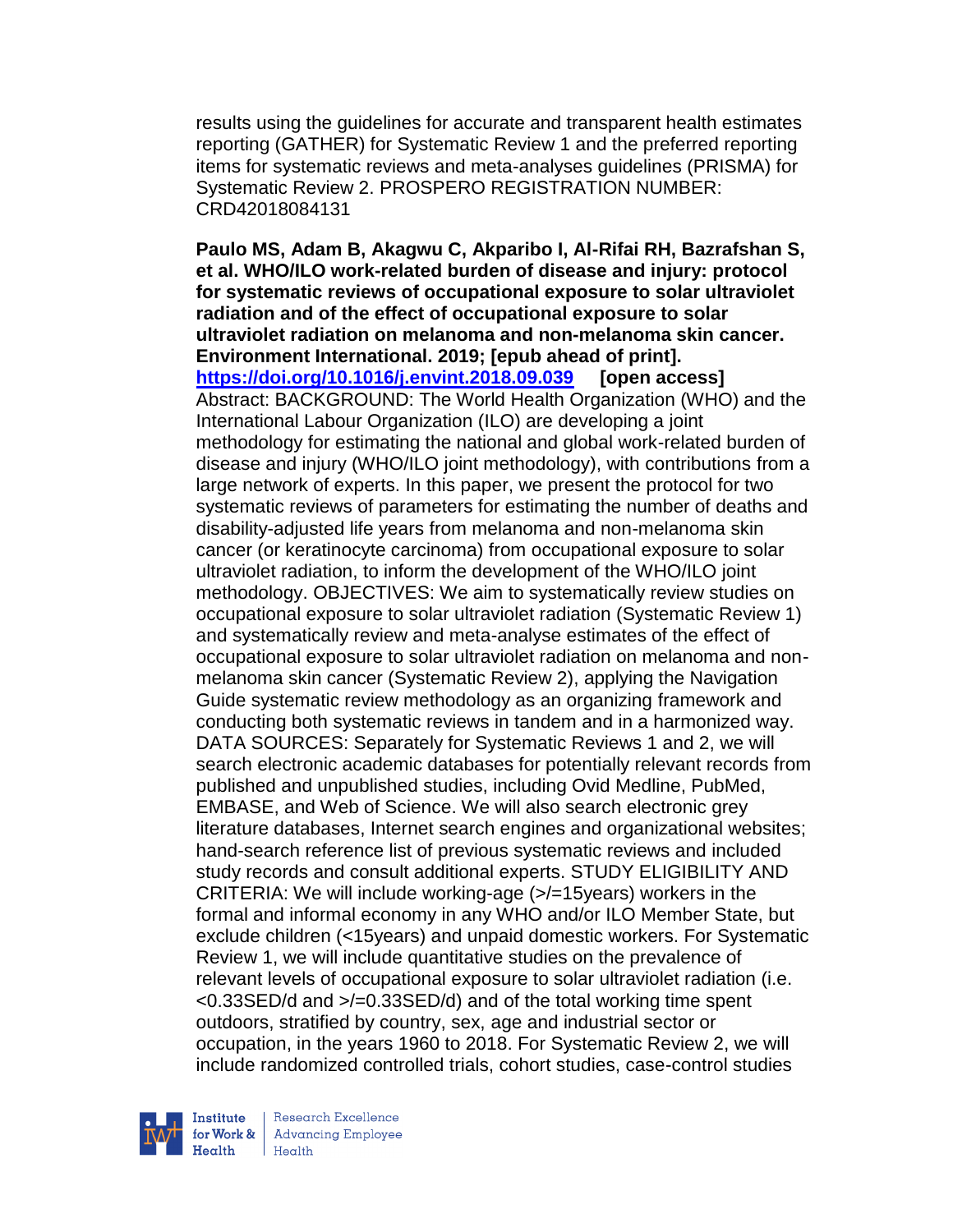and other non-randomized intervention studies with an estimate of the effect of any occupational exposure to solar ultraviolet radiation (i.e., >/=0.33SED/d) on the prevalence of, incidence of or mortality due to melanoma and non-melanoma skin cancer, compared with the theoretical minimum risk exposure level (i.e. <0.33SED/d). STUDY APPRAISAL AND SYNTHESIS METHODS: At least two review authors will independently screen titles and abstracts against the eligibility criteria at a first stage and full texts of potentially eligible records at a second stage, followed by extraction of data from qualifying studies. At least two review authors will assess the risk of bias and the quality of evidence, using the most suited tools currently available. For Systematic Review 2, if feasible, we will combine relative risks using meta-analysis. We will report results using the guidelines for accurate and transparent health estimates reporting (GATHER) for Systematic Review 1 and the preferred reporting items for systematic reviews and meta-analyses guidelines (PRISMA) for Systematic Review 2. PROSPERO REGISTRATION NUMBER: CRD42018094817

### **Rugulies R, Ando E, Ayuso-Mateos JL, Bonafede M, Cabello M, Di TC, et al. WHO/ILO work-related burden of disease and injury: protocol for systematic reviews of exposure to long working hours and of the effect of exposure to long working hours on depression. Environment International. 2019; 125:515-528.**

**<https://doi.org/10.1016/j.envint.2018.11.011> [open access]** Abstract: BACKGROUND: The World Health Organization (WHO) and the International Labour Organization (ILO) are developing a joint methodology for estimating the national and global work-related burden of disease and injury (WHO/ILO joint methodology), with contributions from a large network of experts. In this paper, we present the protocol for two systematic reviews of parameters for estimating the number of deaths and disability-adjusted life years from depression attributable to exposure to long working hours, to inform the development of the WHO/ILO joint methodology. OBJECTIVES: We aim to systematically review studies on occupational exposure to long working hours (Systematic Review 1) and systematically review and meta-analyse estimates of the effect of long working hours on depression (Systematic Review 2), applying the Navigation Guide systematic review methodology as an organizing framework, conducting both systematic reviews in tandem and in a harmonized way. DATA SOURCES: Separately for Systematic Reviews 1 and 2, we will search electronic academic databases for potentially relevant records from published and unpublished studies, including Medline, EMBASE, Web of Science, CISDOC and PsycINFO. We will also search electronic grey literature databases, Internet search engines and organizational websites; hand search reference list of previous systematic reviews and included study records; and consult additional experts.



Research Excellence for Work & Advancing Employee  $H_{\text{eath}}$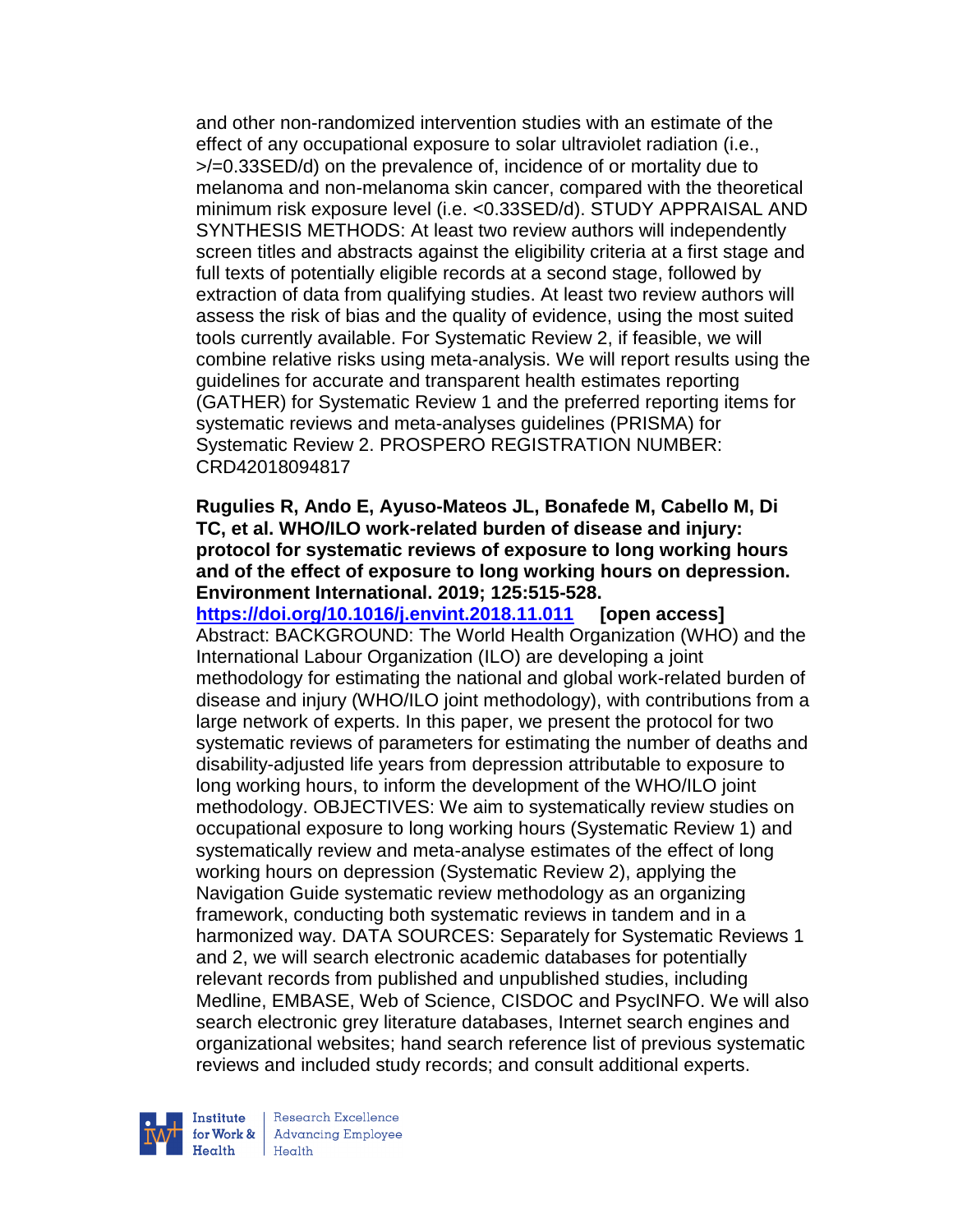STUDY ELIGIBILITY AND CRITERIA: We will include working-age (>/=15years) participants in the formal and informal economy in any WHO and/or ILO Member State, but exclude child workers (<15years) and unpaid domestic workers. For Systematic Review 1, we will include quantitative prevalence studies of relevant levels of occupational exposure to long working hours (i.e. 35-40, 41-48, 49-54 and >/=55h/week) stratified by country, sex, age and industrial sector or occupation, in the years 2005-2018. For Systematic Review 2, we will include randomized controlled trials, cohort studies, case-control studies and other nonrandomized intervention studies with an estimate of the relative effect of relevant level(s) of long working hours on the incidence of or mortality due to depression, compared with the theoretical minimum risk exposure level (i.e. 35-40h/week). STUDY APPRAISAL AND SYNTHESIS METHODS: At least two review authors will independently screen titles and abstracts against the eligibility criteria at a first stage and full texts of potentially eligible records at a second stage, followed by extraction of data from qualifying studies. At least two review authors will assess risk of bias and the quality of evidence, using the most suited tools currently available. For Systematic Review 2, if feasible, we will combine relative risks using metaanalysis. We will report results using the guidelines for accurate and transparent health estimates reporting (GATHER) for Systematic Review 1 and the preferred reporting items for systematic reviews and metaanalyses guidelines (PRISMA) for Systematic Review 2. PROSPERO REGISTRATION NUMBER: CRD42018085729

**Teixeira LR, Azevedo TM, Bortkiewicz A, Correa da Silva DT, de Abreu W, de Almeida MS, et al. WHO/ILO work-related burden of disease and injury: protocol for systematic reviews of exposure to occupational noise and of the effect of exposure to occupational noise on cardiovascular disease. Environment International. 2019; 125:567-578.** 

**<https://doi.org/10.1016/j.envint.2018.09.040> [open access]** Abstract: BACKGROUND: The World Health Organization (WHO) and the International Labour Organization (ILO) are developing a joint methodology for estimating the national and global work-related burden of disease and injury (WHO/ILO joint methodology), with contributions from a large network of experts. In this paper, we present the protocol for two systematic reviews of parameters for estimating the number of deaths and disability-adjusted life years from cardiovascular disease attributable to exposure to occupational noise, to inform the development of the WHO/ILO joint methodology. OBJECTIVES: We aim to systematically review studies on exposure to occupational noise (Systematic Review 1) and systematically review and meta-analyse estimates of the effect of occupational noise on cardiovascular diseases (Systematic Review 2), applying the Navigation Guide systematic review methodology as an



Research Excellence for Work & | Advancing Employee  $H_{\text{each}}$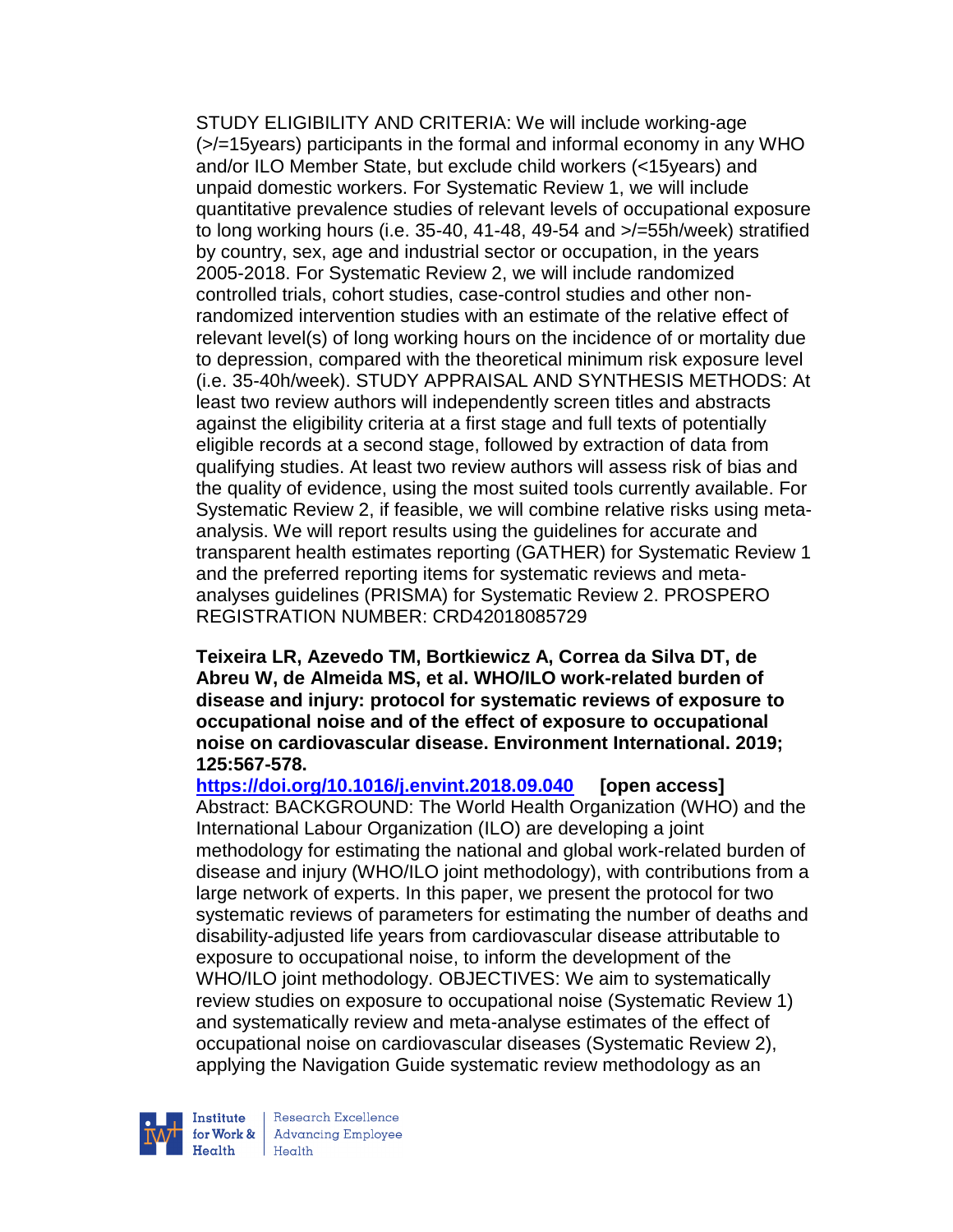organizing framework, conducting both systematic reviews in tandem and in a harmonized way. DATA SOURCES: Separately for Systematic Reviews 1 and 2, we will search electronic academic databases for potentially relevant records from published and unpublished studies, including Medline, EMBASE, Web of Science and CISDOC. We will also search electronic grey literature databases, Internet search engines and organizational websites; hand search reference list of previous systematic reviews and included study records; and consult additional experts. STUDY ELIGIBILITY AND CRITERIA: We will include working-age (>/=15years) workers in the formal and informal economy in any WHO and/or ILO Member State, but exclude children (<15years) and unpaid domestic workers. The eligible risk factor will be occupational noise. Eligible outcomes will be hypertensive heart disease, ischaemic heart disease, stroke, cardiomyopathy, myocarditis, endocarditis and other circulatory diseases. For Systematic Review 1, we will include quantitative prevalence studies of exposure to occupational noise (i.e., low: <85dB(A) and high: >/=85dB(A)) stratified by country, sex, age and industrial sector or occupation. For Systematic Review 2, we will include randomized controlled trials, cohort studies, case-control studies and other nonrandomized intervention studies with an estimate of the relative effect of high exposure to occupational noise on the prevalence of, incidence of or mortality due to cardiovascular disease, compared with the theoretical minimum risk exposure level (i.e., low exposure). STUDY APPRAISAL AND SYNTHESIS METHODS: At least two review authors will independently screen titles and abstracts against the eligibility criteria at a first stage and full texts of potentially eligible records at a second stage, followed by extraction of data from qualifying studies. At least two review authors will assess risk of bias and the quality of evidence, using the most suited tools currently available. For Systematic Review 2, if feasible, we will combine relative risks using meta-analysis. We will report results using the guidelines for accurate and transparent health estimates reporting (GATHER) for Systematic Review 1 and the preferred reporting items for systematic reviews and meta-analyses guidelines (PRISMA) for Systematic Review 2. PROSPERO registration number: CRD42018092272

**Tenkate T, Adam B, Al-Rifai RH, Chou BR, Gobba F, Ivanov ID, et al. WHO/ILO work-related burden of disease and injury: protocol for systematic reviews of occupational exposure to solar ultraviolet radiation and of the effect of occupational exposure to solar ultraviolet radiation on cataract. Environment International. 2019; 125:542-553.** 

**<https://doi.org/10.1016/j.envint.2018.10.001> [open access]** Abstract: BACKGROUND: The World Health Organization (WHO) and the International Labour Organization (ILO) are developing a joint



Research Excellence for Work & | Advancing Employee Health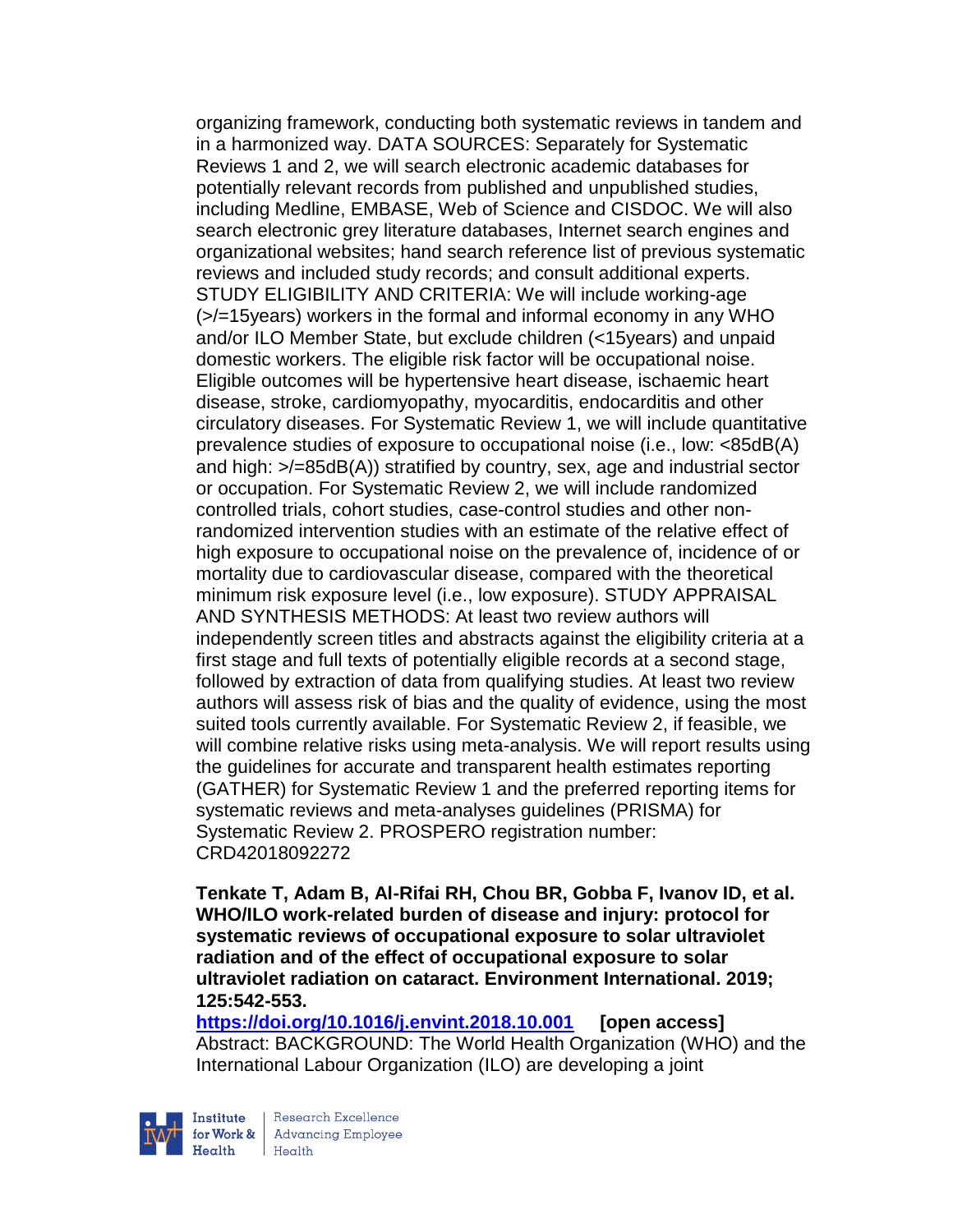methodology for estimating the national and global work-related burden of disease and injury (WHO/ILO joint methodology), with contributions from a large network of experts. Here, we present the protocol for two systematic reviews of parameters for estimating the number of disability-adjusted life years of cataracts from occupational exposure to solar ultraviolet radiation, to inform the development of the WHO/ILO joint methodology. OBJECTIVES: We aim to systematically review studies on occupational exposure to solar ultraviolet radiation (Systematic Review 1) and systematically review and meta-analyse estimates of the effect of occupational exposure to solar ultraviolet radiation on the development of cataract (Systematic Review 2), applying the Navigation Guide systematic review methodology as an organizing framework and conducting both systematic reviews in tandem and in a harmonized way. DATA SOURCES: Separately for Systematic Reviews 1 and 2, we will search electronic academic databases for potentially relevant records from published and unpublished studies, including Ovid Medline, PubMed, EMBASE, and Web of Sciences. We will also search electronic grey literature databases, Internet search engines and organizational websites; hand search reference list of previous systematic reviews and included study records; and consult additional experts. STUDY ELIGIBILITY AND CRITERIA: We will include working-age (>/=15years) workers in WHO and/or ILO Member States, but exclude children (<15years) and unpaid domestic workers. For Systematic Review 1, we will include quantitative studies on the prevalence of relevant levels of occupational exposure to solar ultraviolet radiation and of the total working time spent outdoors from 1960 to 2018, stratified by sex, age, country and industrial sector or occupation. For Systematic Review 2, we will include randomized controlled trials, cohort studies, case-control studies and other nonrandomized intervention studies with an estimate of the effect of any occupational exposure to solar ultraviolet radiation (i.e. >/=30Jm(-2)/day of occupational solar UV exposure at the surface of the eye) on the prevalence or incidence of cataract, compared with the theoretical minimum risk exposure level (i.e. <30Jm(-2)/day of occupational solar UV exposure at the surface of the eye). STUDY APPRAISAL AND SYNTHESIS METHODS: At least two review authors will independently screen titles and abstracts against the eligibility criteria at a first stage and full texts of potentially eligible records at a second stage, followed by extraction of data from qualifying studies. At least two review authors will assess risk of bias and the quality of evidence, using the most suited tools currently available. For Systematic Review 2, if feasible, we will combine relative risks using meta-analysis. We will report results using the guidelines for accurate and transparent health estimates reporting (GATHER) for Systematic Review 1 and the preferred reporting items for systematic reviews and meta-analyses guidelines (PRISMA) for Systematic Review 2. PROSPERO registration: CRD42018098897



Research Excellence **Advancing Employee** Health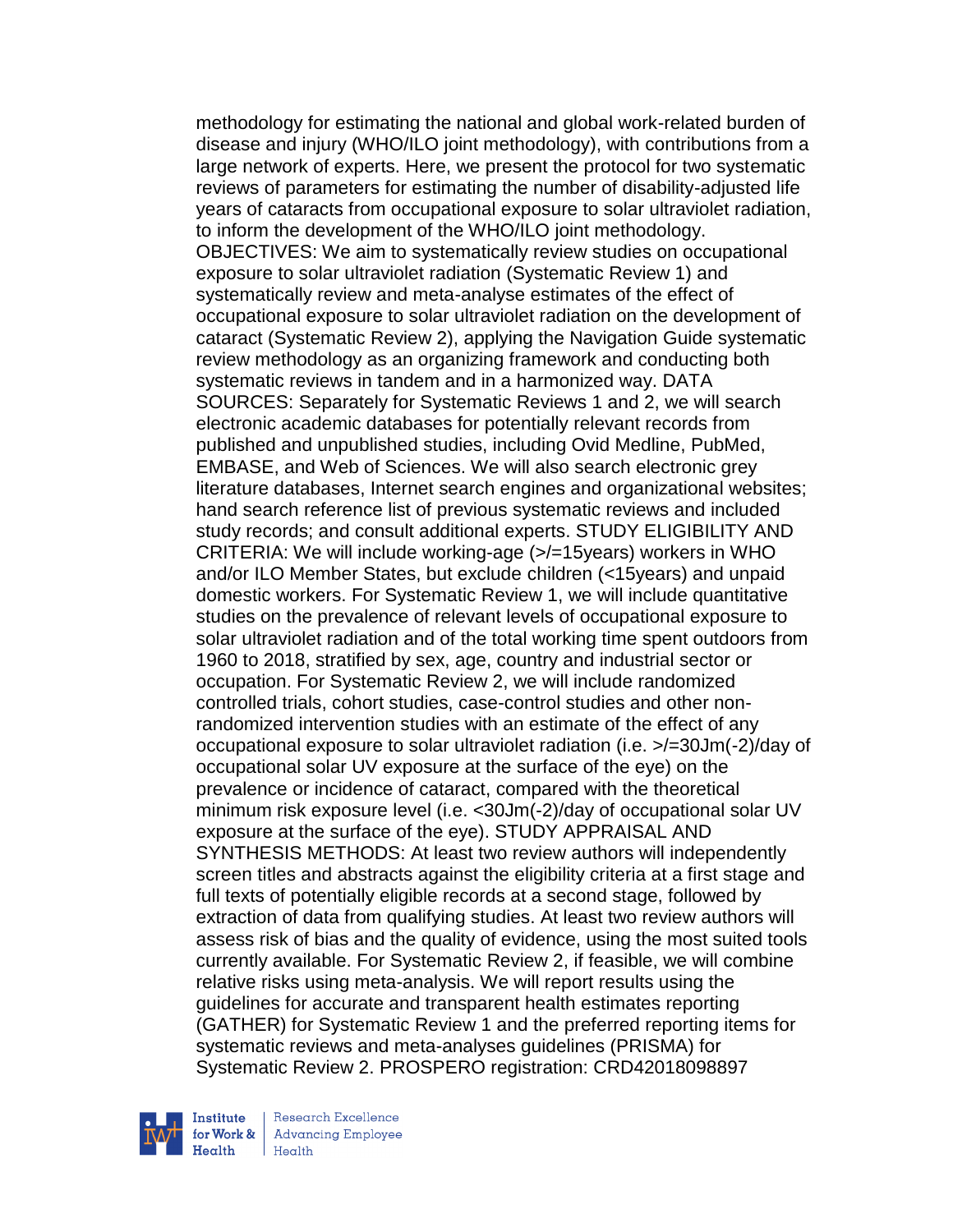**Donaldson-Feilder E, Lewis R, and Yarker J. What outcomes have mindfulness and meditation interventions for managers and leaders achieved? A systematic review. European Journal of Work and Organizational Psychology. 2019; 28(1):11-29. <https://doi.org/10.1080/1359432X.2018.1542379>** 

**Friis K, Pihl-Thingvad J, Larsen FB, Christiansen J, and Lasgaard M. Longterm adverse health outcomes of physical workplace violence: a 7-year population-based follow-up study. European Journal of Work and Organizational Psychology. 2019; 28(1):101-109. <https://doi.org/10.1080/1359432X.2018.1548437>** 

**Marom BS, Ratzon NZ, Carel RS, and Sharabi M. Return-to-work barriers among manual workers after hand injuries: 1-year follow-up cohort study. Archives of Physical Medicine & Rehabilitation. 2019; 100(3):422-432. <https://doi.org/10.1016/j.apmr.2018.07.429>** 

Abstract: OBJECTIVE: To determine time of return to work (TRTW) in relation to multivariable predictors among male manual workers after hand injury (HI) over a 12-month follow-up. DESIGN: A cohort study with baseline medical information, functional evaluation, and 3-, 6-, 9-, and 12-month follow-up telephone interviews. SETTING: Seven physical rehabilitation community occupational therapy clinics. PARTICIPANTS: Participants (N=178) with acute HI aged 22-65. Two participants were lost to follow-up. INTERVENTION: Not applicable. MAIN OUTCOME MEASURE: The dependent variable was TRTW. The independent variables originated from 4 domains: personal factors, environmental factors, body function and structure, and activity limitation and participation restriction. The proportion of return to work (RTW) at each time point was calculated. Multiple Cox regressions established a predictive model for TRTW. RESULTS: At the end of the study, 75.3% participants returned to work. The median TRTW was 94 days. In the final model, only compensation factors and education contributed significantly to overall RTW, but when separate analyses were performed, decreased level of self-efficacy, higher workplace demands, level of pain, level of emotional response to trauma, reduced physical capability of the hand, and higher level of disability were significantly associated with delayed TRTW. CONCLUSIONS: TRTW was determined by the physical capability of the hand, pain, and psychosocial factors, but it was also affected by legal factors. Participants who did not return to work during the first 9 months are at risk for long-term disability. Developing treatment programs for those who are at risk for not returning to work, taking into consideration these factors, is recommended

# **Schuring M, Schram J, Robroek SJ, and Burdorf A. The contribution of health to educational inequalities in exit from paid employment in five European regions. Scandinavian Journal of Work, Environment & Health. 2019; [epub ahead of print].**

**<https://doi.org/10.5271/sjweh.3796;3796>** 

Abstract: Objectives The primary aim of this study was to investigate educational



Institute Research Excellence<br>for Work & Advancing Employee<br>Health Health Health